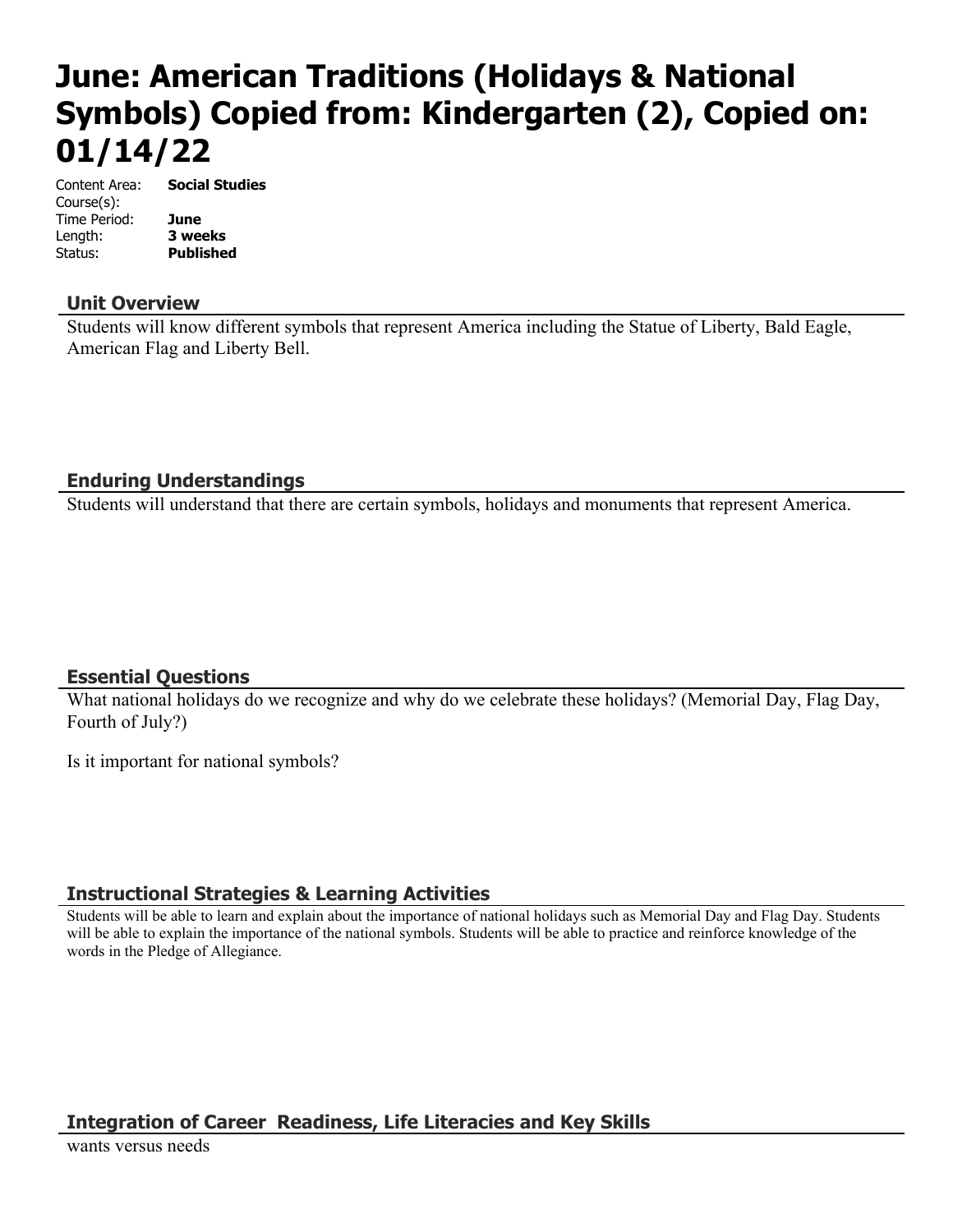| TECH.9.4.2.GCA.1 | Articulate the role of culture in everyday life by describing one's own culture and<br>comparing it to the cultures of other individuals (e.g., 1.5.2.C2a, 7.1.NL.IPERS.5,<br>7.1.NL.IPERS.6). |
|------------------|------------------------------------------------------------------------------------------------------------------------------------------------------------------------------------------------|
| TECH.9.4.2.Cl.1  | Demonstrate openness to new ideas and perspectives (e.g., 1.1.2.CR1a, 2.1.2.EH.1,<br>6.1.2. Civics CM. 2).                                                                                     |
| TECH.9.4.2.CI.2  | Demonstrate originality and inventiveness in work (e.g., 1.3A.2CR1a).                                                                                                                          |

## **Technology Integration**

Students will interact with the unit through the Smartboard.

Classroom Shutterfly Share Site

Smartboard lessons and technology.

Utilize BrainBob Jr and BrainBob.

Use websites to display literature in various ways for example [www.storylineonline.net](http://www.storylineonline.net/)

Observe and engage with SchoolTube videos.

Creation and publication of class created books.

## **Interdisciplinary Connections**

| LA.SL.K.1 | Participate in collaborative conversations with diverse partners about kindergarten topics<br>and texts with peers and adults in small and larger groups.                                                                |
|-----------|--------------------------------------------------------------------------------------------------------------------------------------------------------------------------------------------------------------------------|
| LA.SL.K.2 | Confirm understanding of a text read aloud or information presented orally or through<br>other media by asking and answering questions about key details and requesting<br>clarification if something is not understood. |
| LA.W.K.2  | Use a combination of drawing, dictating, and writing to compose informative/explanatory<br>texts in which they name what they are writing about and supply some information about<br>the topic.                          |
| LA.RI.K.1 | With prompting and support, ask and answer questions about key details in a text.                                                                                                                                        |

### **Differentiation**

Students will be supported as needed.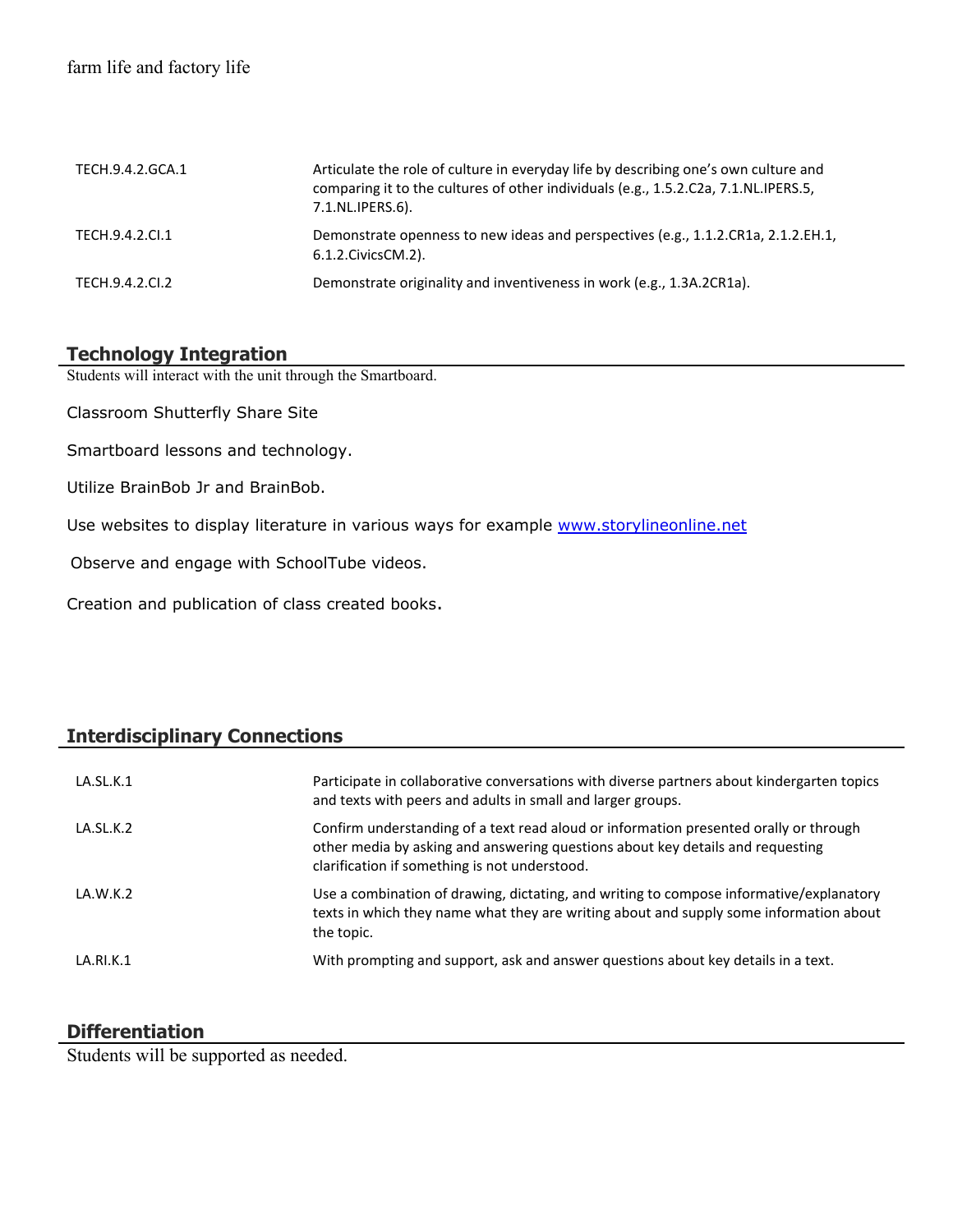IEP's and 504 accommodations will be utilized.

### **Benchmark Assessments**

**Discussion** 

Teacher observation throughout the month.

## **Formative Assessments**

Student Drawing

Teacher Observation

anecdotal notes

## **Summative Assessments**

class projects

## **Instructional Materials**

Read Aloud Trade Books:

Red, White, and Blue by John Herman

A Flag of Our Country by Eve Spencer

F is for Flag by Wendy Chevette Lewison

Pledge of Allegiance-Scholastic

Scholastic News and Weekly Reader